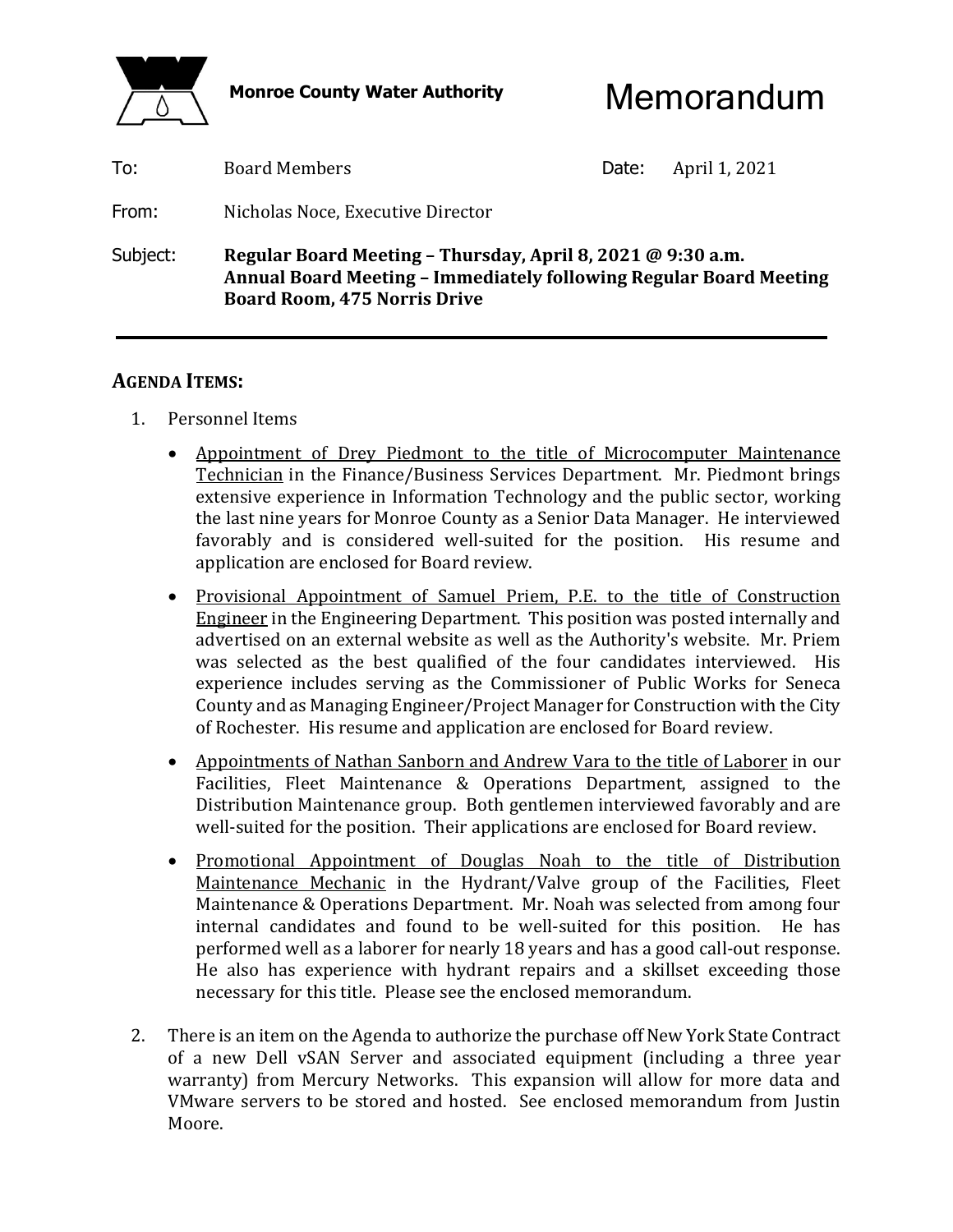- 3. There is an item on the Agenda to authorize the purchase off New York State Contract of VMware software, licensing, and one year of production support for the abovereferenced Dell vSAN server from Dell Technologies. See enclosed memorandum from Justin Moore.
- 4. There are items on the Agenda to authorize the award of contracts for Oracle Database Administration Services to two different firms. These contracts are for an initial one year term, renewable up to four additional one year terms upon mutual agreement. Eight proposals were received in response to an RFP/Q solicited in February. We recommend Two Coast Consulting provide "day to day" database administration support services and database upgrades and eConsultants, Inc. provide supplementary services for ancillary projects to modernize our Oracle infrastructure and apply security updates. Please see enclosed memorandum from Justin Moore.
- 5. There is an item on the Agenda requesting authorization to lease 14 Canon Multi-Function Printers for five years under the Cooperative PEPPM Contract, completing the replacement of existing Xerox printers whose leases are expiring. Please see enclosed memorandum from Justin Moore.
- 6. There is an item on the Agenda to authorize entering into a Professional Services Agreement with EFPR Group, CPAs for conducting requisite professional auditing of the Deferred Compensation Plan for Employees of the Monroe County Water Authority
- 7. The Authority's standard procurement compliance resolution.
- 8. There is an item on the Agenda for approval of the Monroe County Water Authority's 2020 Annual Report, submitted in accordance with Section 2800 of the Public Authorities Law and entered electronically into the Public Authorities Reporting Information System (PARIS) as required by the New York State Authorities Budget Office. This report was previously e-mailed to each Board Member for prior review.

### *There may be additional items placed on the Agenda not finalized for this mailing.*

### **BOARD DISCUSSION/NOTIFICATION ITEMS**

- In Board Folders for Review:
	- $\triangleright$  Routine Monthly Informational Reports and/or Updates

### *There may be additional items presented for discussion and/or notification.*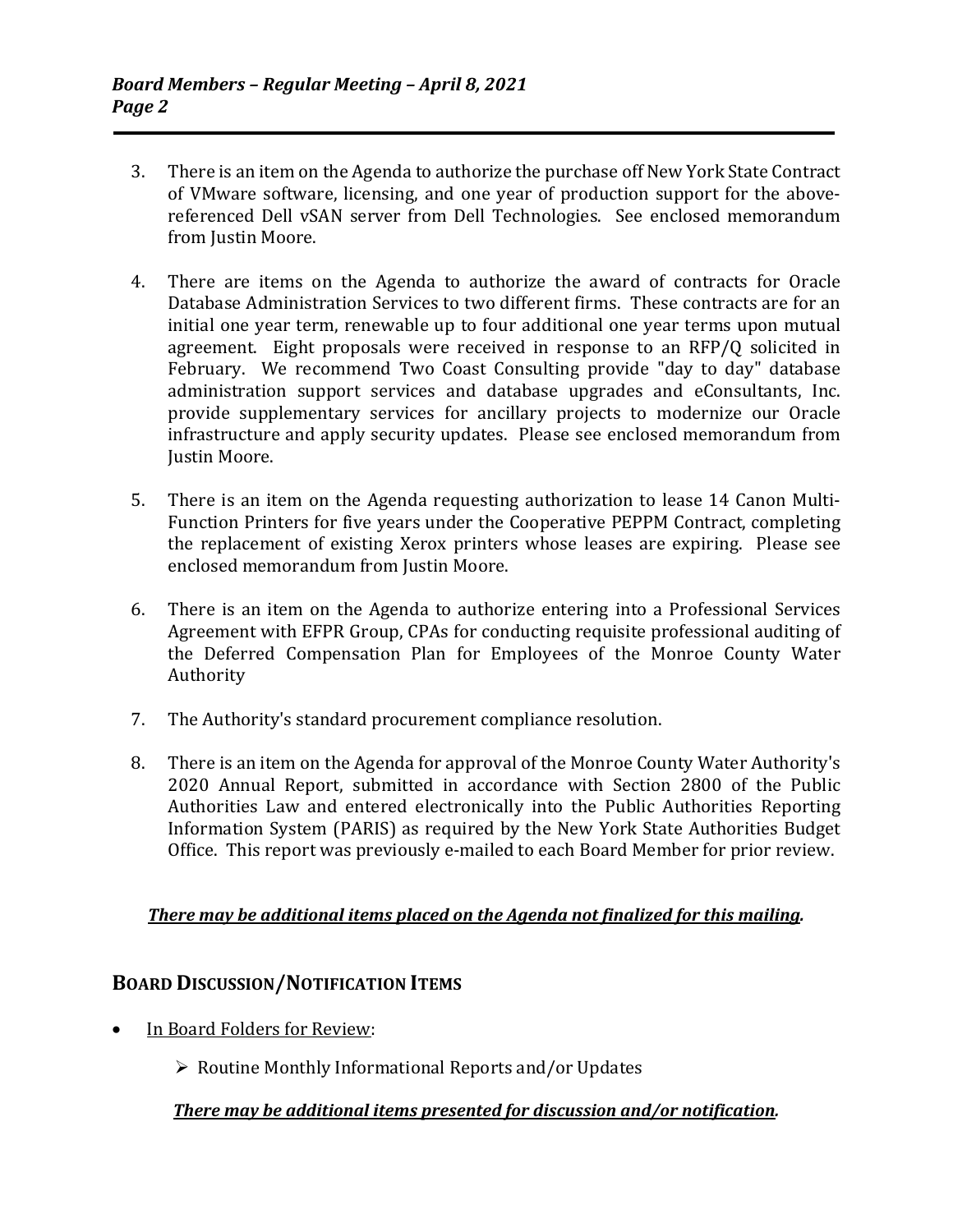### **Annual Meeting will follow upon adjournment of the Regular Meeting.**

The Agenda for the Annual Meeting and applicable supporting reference materials are enclosed for Board Members' review.

NN/ka Enclosures

cc: Executive Staff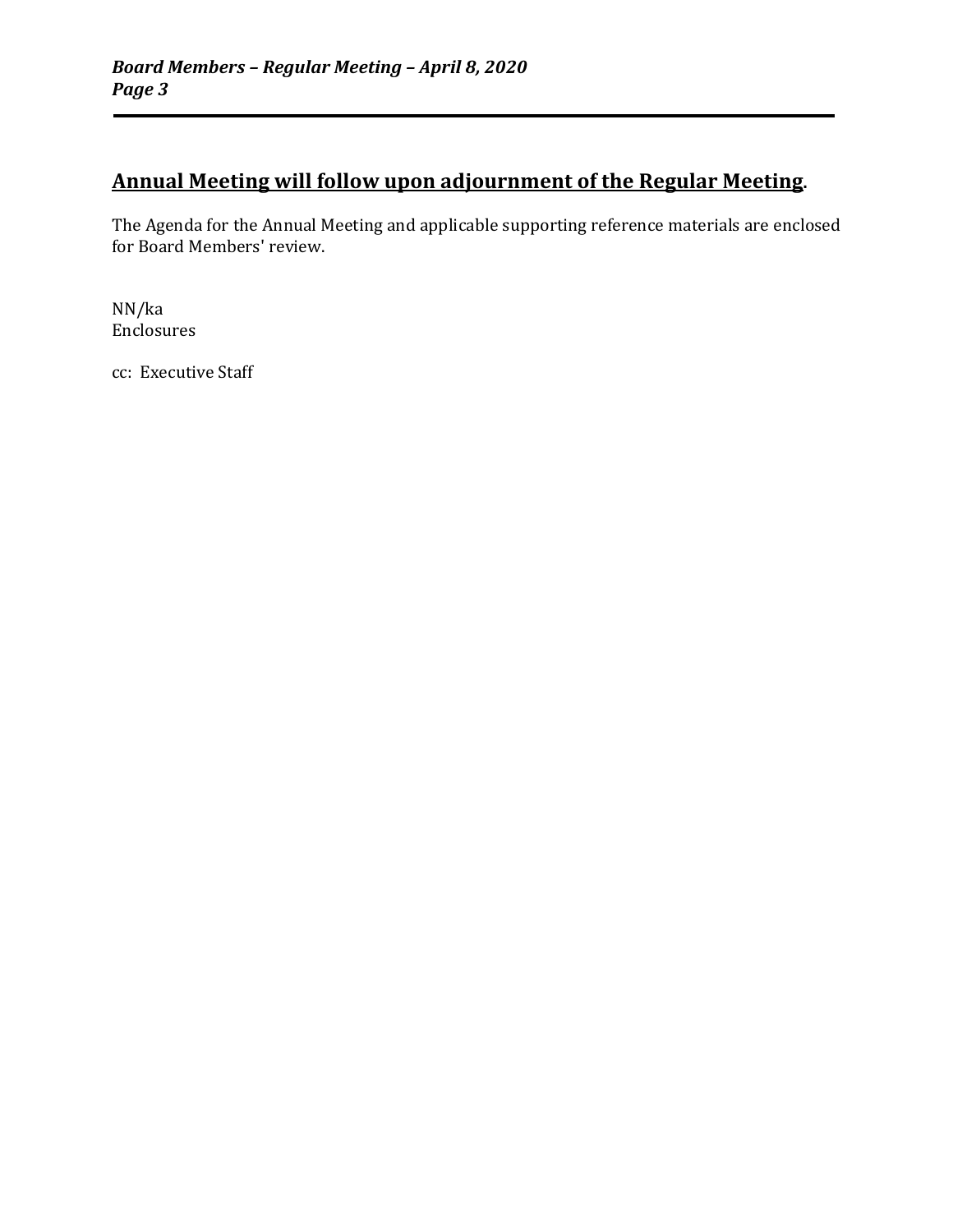**Monroe County Water Authority** 

# Memorandum

| To:      | Larry Magguilli, Asst. to Executive Director                                                                           | Date:   | 03/25/2021 |
|----------|------------------------------------------------------------------------------------------------------------------------|---------|------------|
| From:    | Justin Moore, Manager of Information Technology File:                                                                  |         |            |
| Subject: | <b>New Dell VSAN Server for VMware / Data</b><br><b>Expansion and Disaster Recovery</b><br>April 8, 2021 Board Meeting | Copies: |            |

Information Technology is requesting authorization to purchase another Dell VSAN Server and associated equipment with a three-year warranty. This expansion will allow for more data and VMware servers to be stored and hosted. Furthermore, additional redundancies and failovers will be leveraged as a result of implementing these additional hosts, improving uptime and Disaster Recovery capability.

We received 2 quotes in response to our solicitation of vendors via the New York State Office of General Services Information Technology Umbrella Contract Group 73600 Award 22802 Lot 2 (Contract Number PM20820). Our recommendation is to award this contract to the low responsive quote from Mercury Networks at a total cost of \$23,959.00

 $\sqrt{ka}$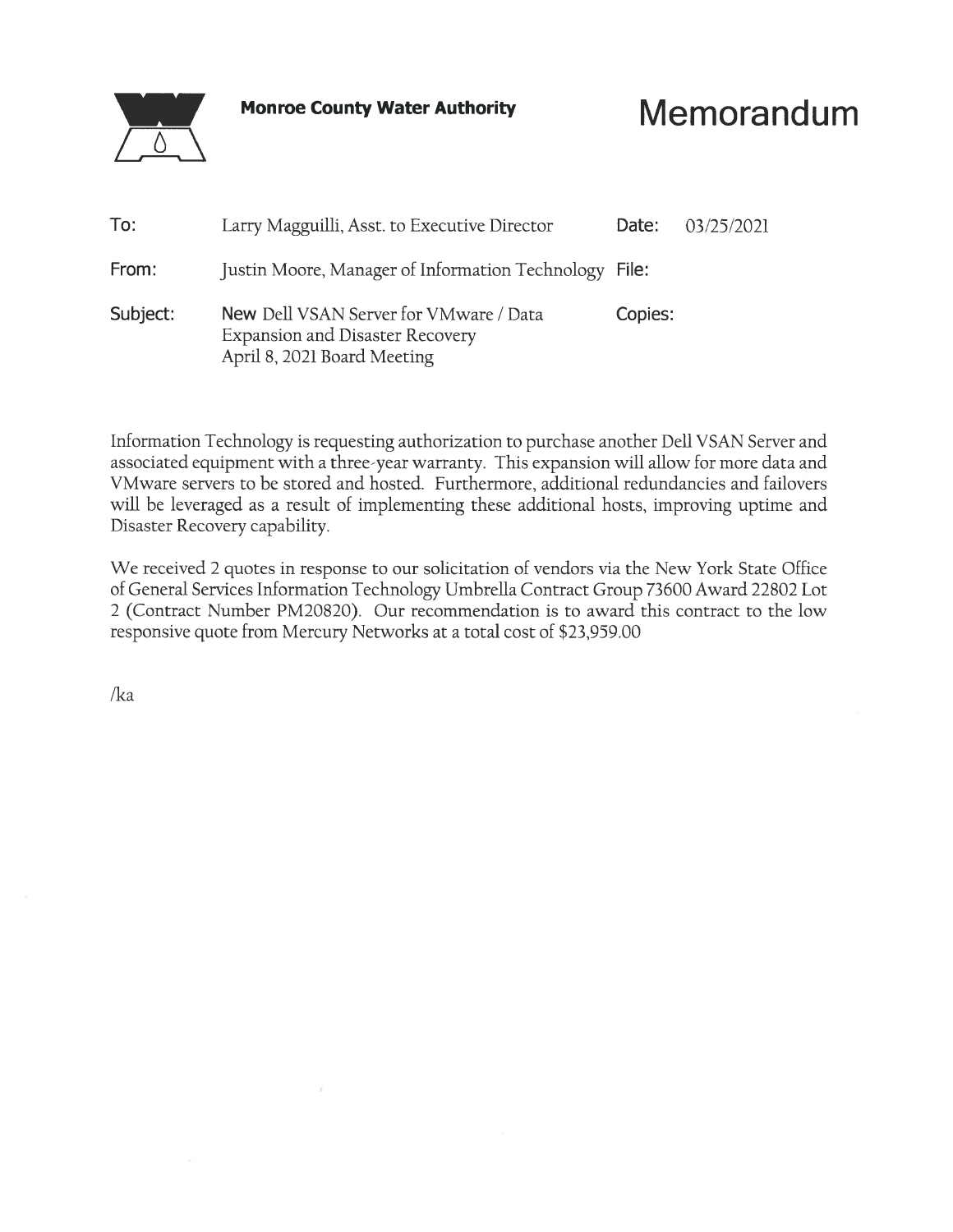

**Monroe County Water Authority** 

# Memorandum

| To:      | Larry Magguilli, Asst. to Executive Director                                                | Date:   | 03/25/2021 |
|----------|---------------------------------------------------------------------------------------------|---------|------------|
| From:    | Justin Moore, Manager of Information Technology File:                                       |         |            |
| Subject: | VMware Software & Licensing for<br>Dell VSAN Server Purchase<br>April 8, 2021 Board Meeting | Copies: |            |

Information Technology is requesting authorization to purchase VMware software, licensing, and one year of production support for the concurrent Dell VSAN Server purchase.

We received 5 quotes in response to our solicitation of vendors via the New York State Office of General Services Information Technology Umbrella Contract Group 73600 Award 22802 Lot 1 (Contract Number PM67310). Our recommendation is to award this contract to the low responsive quote from Dell at a total cost of \$30,371.65

 $/ka$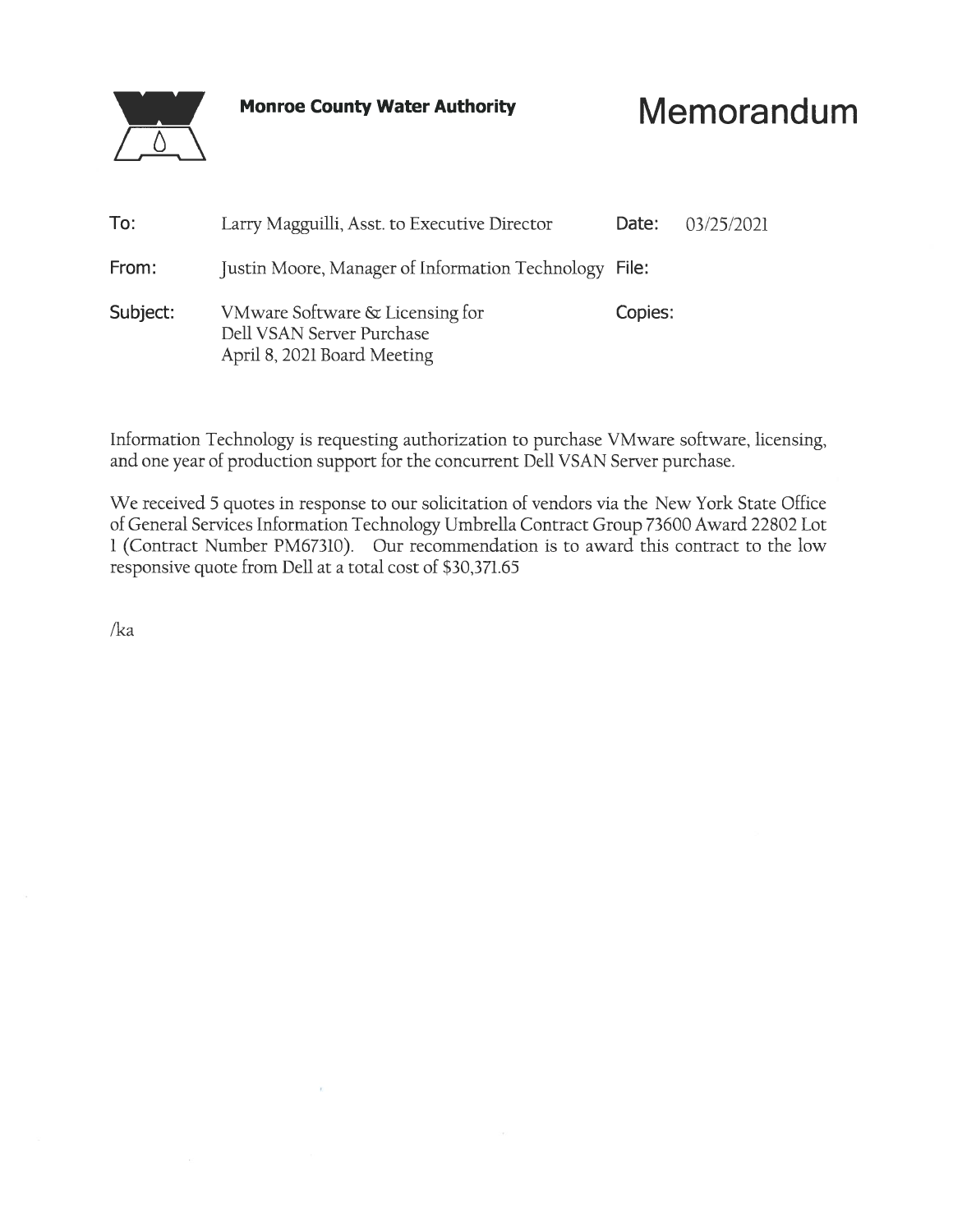**Monroe County Water Authority** 

# Memorandum

| To:      | Larry Magguilli, Asst. to Executive Director                                            | Date:   | 03/25/2021 |
|----------|-----------------------------------------------------------------------------------------|---------|------------|
| From:    | Justin Moore, Manager of Information Technology File:                                   |         |            |
| Subject: | Database Administration Services<br>RFP/Q Contract Award<br>April 8, 2021 Board Meeting | Copies: |            |

Information Technology is requesting authorization to award the Oracle Database Administration Services RFP/Q and associated contract to two different vendors. These contracts carry a one-year term with four additional one year renewals, if mutually agreed upon between the Monroe County Water Authority and respective vendors.

We received eight different RFP/Q proposals in response to our solicitation of vendors via an RFP/Q that was posted on February 11, 2021 with final responses due back on March 5, 2021. After a thorough evaluation of all eight vendor proposals, we determined that the proposals from Two Coast Consulting and eConsultants Inc. provide the best value for the Monroe County Water Authority. Therefore, our recommendation is to award a contract to both vendors at an estimated annual total cost of \$50,000 per vendor. Furthermore, we are proposing that Two Coast Consulting will be responsible for the "day to day" DBA support services and Database upgrade projects. Whereas, eConsultants Inc. will be contracted to provide supplementary services for ancillary projects to modernize our Oracle infrastructure and apply security updates at an hourly rate of \$75 per hour.

 $\sqrt{ka}$